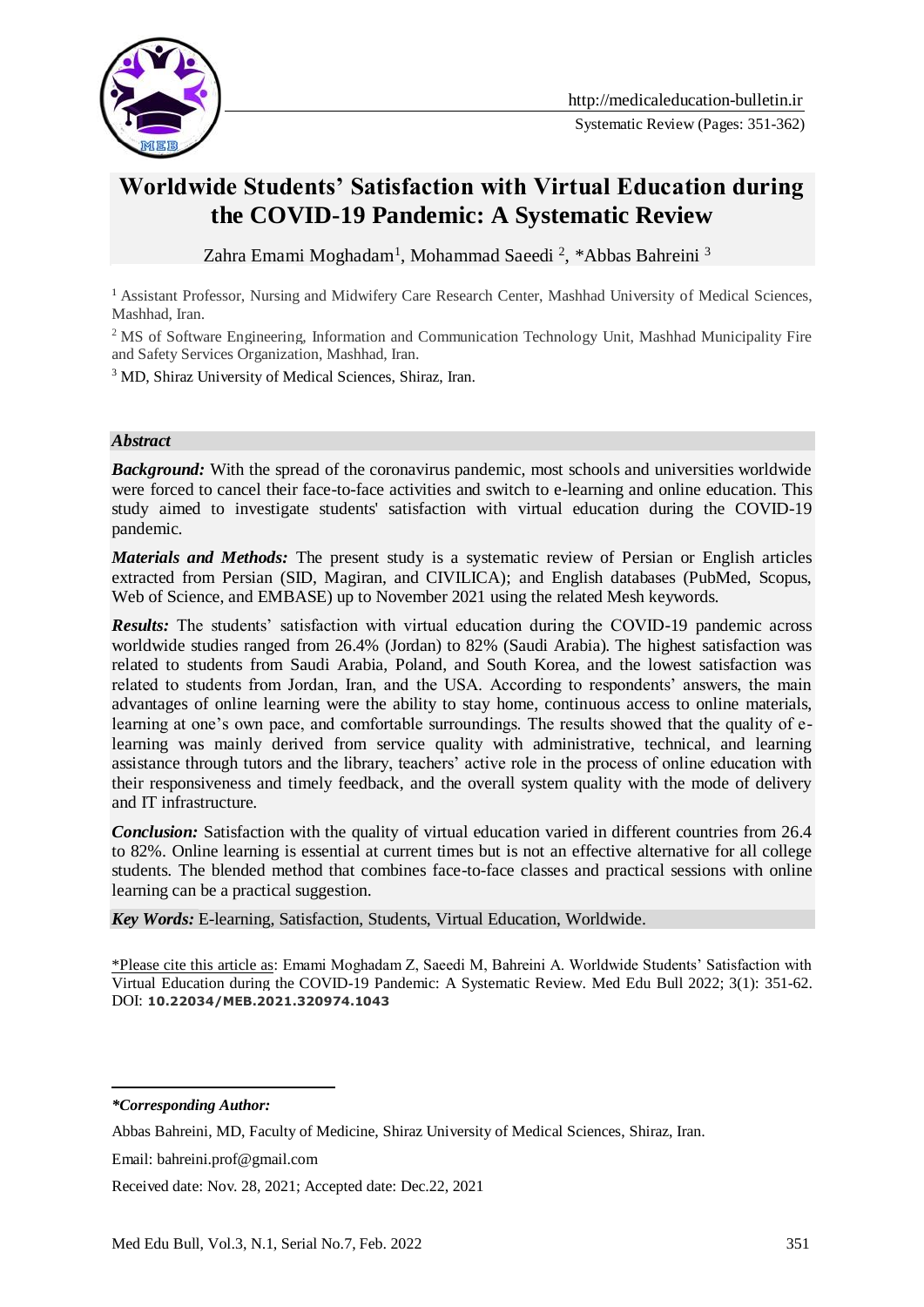#### **1- INTRODUCTION**

 In December 2019, a new coronavirus variant was identified in Wuhan, China, and quickly spread to most parts of the world. The phenomenon of the coronavirus epidemic is a major crisis in global health and has caused critical changes in human life on a large scale (1, 2). Education has been one of the most affected sectors during the pandemic (3, 4). With the onset of the COVID-19 epidemic worldwide, health protocols have emphasized social distance (5). In this regard, in many countries, to reduce the spread of the coronavirus, face-to-face education was closed in schools and universities (6), and virtual education was selected to continue education in schools, universities, and various educational centers (7).

E-learning is one of the most important applications of information and communication technology in recent decades. This type of training, which does not need physical presence (known as absenteeism), is a new method with the help of modern technologies and relies on information technology tools. In elearning, face-to-face training is fully simulated and presented virtually in absentia. This educational method can be held simultaneously (live), and asynchronously (8, 9). Successful implementation of e-learning is largely dependent on factors such as access to elearning equipment and technologies, training of staff, professors, and students, appropriate content, and cross-sectoral collaborations between the computer science and education types (10).

Students in higher education have been severely affected by the pandemic due to travel restrictions and social distancing, isolation measures, quarantine, closure of university campuses, and closure of borders. In line with that, their motivation is also damaged, with delaying their entrance to the university being one of the biggest harms. Virtual education has been adopted as a way of continuing education. But it has confronted students and universities with new challenges and particular complexities. The purpose of this study was to investigate students' satisfaction with virtual education during the COVID-19 pandemic.

#### **2- MATERIALS AND METHODS**

#### **2-1. Data sources**

 The Preferred Reporting Items for Systematic reviews and Meta-Analyses (PRISMA) checklist was used as a template for this review. A systemic search of electronic databases Medline (via PubMed), Scopus, Web of Science, EMBASE, SID, Magiran, CIVILICA, and Google Scholar search engine with Mesh keywords including: "Virtual learning, Virtual education, E-learning, Web-based learning, Online learning, Online class, Students, Worldwide, World, and Satisfaction" was conducted with no time limit up to November 2021. The search was performed independently and in duplication by two reviewers and any disagreement was solved by the supervisor.

## **2-2. Included and excluded studies**

Review articles, systematic reviews, casecontrol studies, cross-sectional studies, qualitative studies, and descriptive and analytical studies were included in the study. Pilot, preliminary, and case report studies were not included due to the limited sample size and higher risk of bias.

#### **2-3. Study selection**

Database search was performed for the relevant studies, abstracts of the studies were screened to identify eligible studies, full-text articles were obtained and assessed, and a final list of selected studies was made. This process was performed independently and in duplication by two reviewers and any disagreement was resolved by a third reviewer. References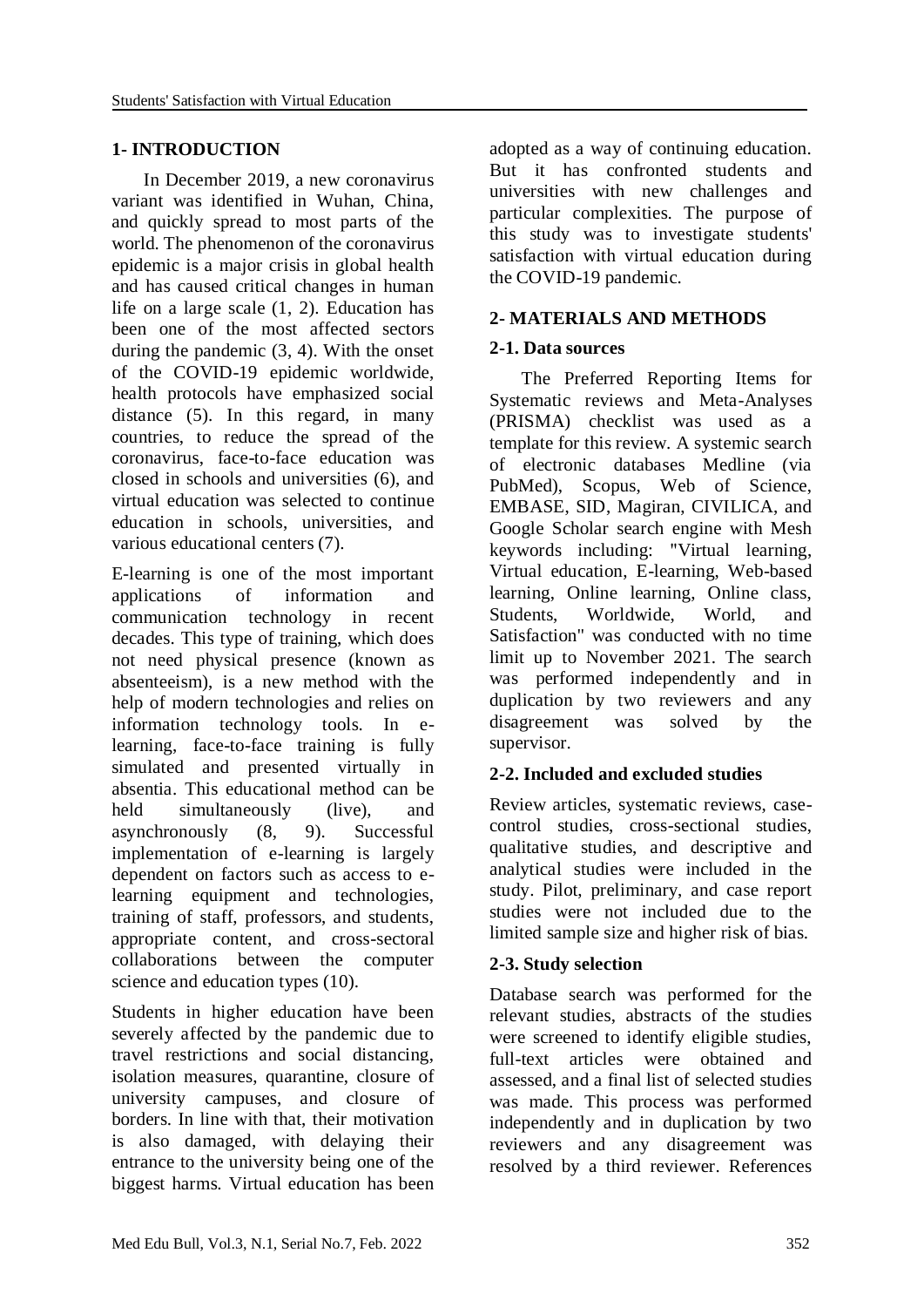were organized and managed using EndNote software (version X8).

## **2-4. Data collection process**

A form was developed and followed for each study. The data collected by the two reviewers were combined and compared for accuracy, and any discrepancies were solved by a third reviewer.

## **2-5. Risk of bias**

The risk of bias was assessed based on the Cochrane Risk of Bias criteria (11), by two reviewers independently and in duplication, and any discrepancies were resolved by a third reviewer.

## **2-6. Synthesis of results**

Due to the difference in the included studies, study designs, lack of control groups in some studies, small sample size, type of intervention used, and duration of treatment and follow-up, meta-analysis was not conducted.

## **3- RESULTS**

 Several studies measured student satisfaction in traditional and online environments. Opinions on what constitutes student satisfaction vary across the countries.

## **3-1. Iran**

**1.** A review study aimed to determine the views of educational users on e-learning during the COVID-19 pandemic until December 2020 showed that the users' level of satisfaction in education is not high, and they still prefer face-to-face education. Findings also showed that most of the relevant studies emphasized the use of e-learning methods as much as possible and considered it as a suitable method for education in the current situation (12).

**2.** The results of a study on 364 students aimed to examine the status of virtual education in Alborz University of Medical Sciences in 2019-2020 showed that students find virtual education in course

introduction, educational content, interaction and feedback, assessment, and evaluation relatively desirable. The Faculty of Pharmacy and master's students showed the highest level of satisfaction with the virtual education program among the faculties based on the areas under study ( $p < 0.05$ ) (13).

**3.** A qualitative-analytical study conducted on 550 students of Jahrom University of Medical Sciences, aimed to assess their perceptions and requests of different dimensions of virtual education showed among the benefits expressed by students, 99 cases regarding general satisfaction with easy access to content were identified. In the study of the disadvantages expressed by students, 91 cases were mentioned, which were often related to problems due to lack of technological infrastructure and high volume of content or lack of study time  $(14)$ .

**4.** The results of a cross-sectional study on 250 students of the Self-Governing Campus of Babol University of Medical Sciences in 2020-21 showed that their level of satisfaction was moderate. Regarding the preferred teaching method, students in all fields chose the face-to-face teaching method (15).

**5.** A descriptive cross-sectional study was conducted on 209 dental students of Ahvaz Jundishapur University of Medical Sciences aimed to evaluate the quality of virtual education curriculum components and student satisfaction during the COVID-19 pandemic. The results showed that the quality of virtual education curriculum components and the level of satisfaction of dental students were at a relatively good level (16).

**6.** The results of a study on 100 students of Semnan Branch of Azad University aimed to assess students' satisfaction with the quality of virtual education during the COVID-19 pandemic showed that 42% of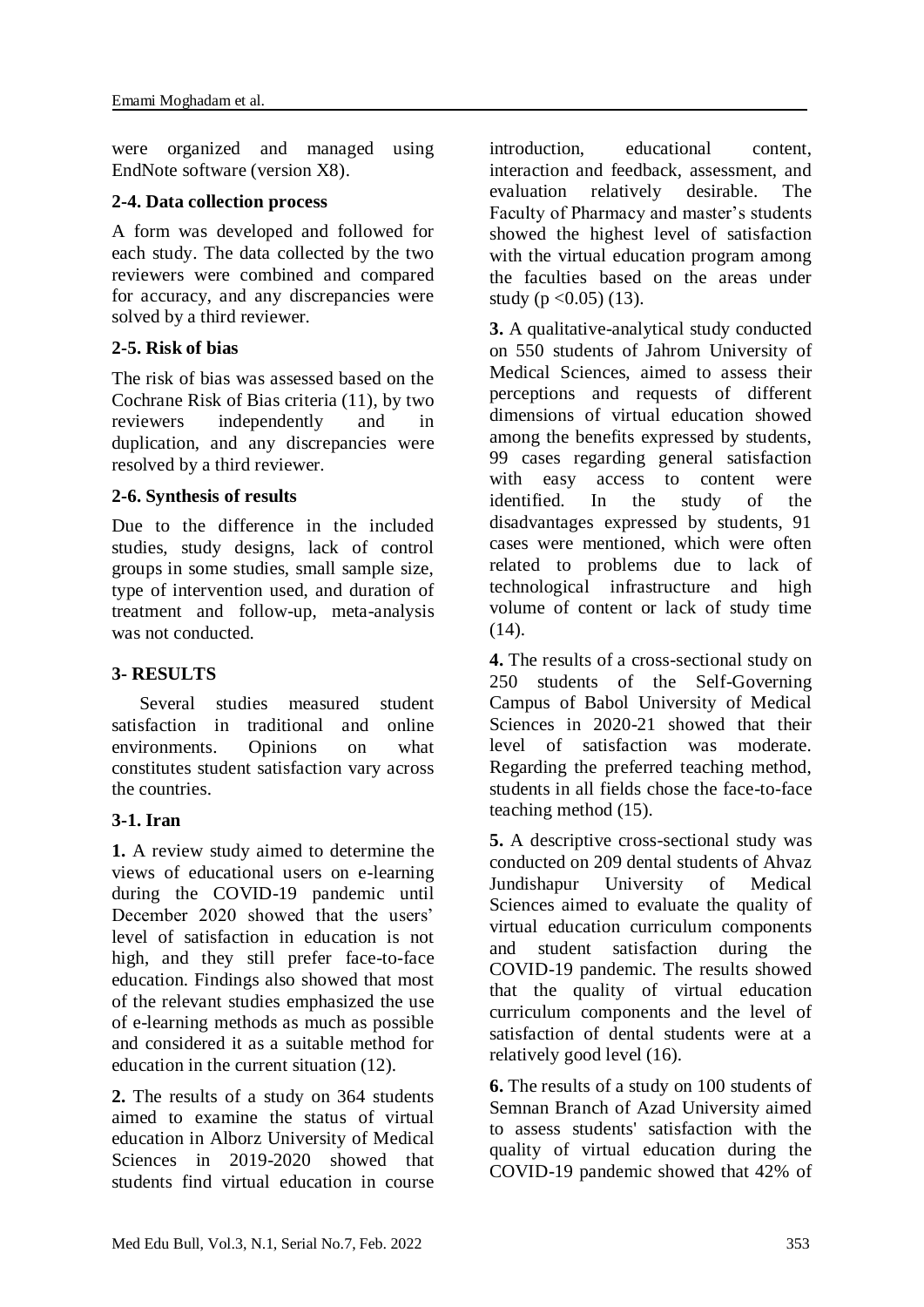students were moderately satisfied with the quality of virtual education, 24% were highly satisfied, and 21% relatively unsatisfied. It can be said that students' satisfaction with the quality of education is moderate (17).

**7.** A cross-sectional study assessed the satisfaction of nursing students of AJA University of Medical Sciences with the quality of the course and virtual education during the COVID-19 pandemic. The results showed that 66.2% of students found the quality of the course satisfactory. The satisfaction of 56.3% of students with virtual education was moderate. Among the demographic variables, only students' semester was a predictor of satisfaction with the course  $(p<0.05)$  (18).

**8.** A review study investigated the effect of virtual education on students learning motivation. The results showed that providing online education infrastructure and equipment, metacognition skills, selfmanagement, and self-regulation can increase students' motivation. On the other hand, factors such as academic apathy, academic inefficiency, and academic fatigue, negative self-talk, and lack of access to information resources and the Internet reduce the motivation of students to learn via virtual education during the pandemic (19).

**9.** In a cross-sectional study conducted on 90 medical students of Bushehr, aimed to investigate their opinions about the quality of virtual education courses held during the COVID-19 pandemic, results showed that 84.5% of students approved of virtual education courses and 57.7% of students expressed satisfaction with the quality of virtual education (20).

**10.** In a study on 900 undergraduate nursing students of Islamic Azad University, Tehran Branch aimed to evaluate the quality of online teaching courses during the COVID-19 pandemic,

the results showed that students had aboveaverage satisfaction with the quality of online teaching. Satisfaction was higher in women, third-year students, and students who had the experience of attending faceto-face classes (21).

**11.** In a cross-sectional study on students of Qazvin University of Medical Sciences aimed to determine the factors affecting their satisfaction with e-learning during the COVID-19 pandemic, results showed that 59 % of students had low satisfaction. There was a significant relationship between satisfaction with e-learning and variables of gender and history of attending online classes before the pandemic. The results revealed that the mean scores of teaching and learning, feedback and evaluation, flexibility and appropriateness, and workload among students with high satisfaction were higher than students with lower satisfaction (22).

**12.** A cross-sectional study on students of Birjand University of Medical Sciences aimed to evaluate the relationship between different factors of satisfaction amongst students during the COVID-19 pandemic showed that the majority of participants (41.7%) had a medium level of satisfaction. There was a significant relationship between computer skills, semester, and gender with overall satisfaction (23).

## **2. Jordan**

**1.** In a study on 386 students from all majors at the University of Jordan aimed to identify their satisfaction with online teaching during the COVID-19 pandemic, the results showed that more than half of the students participating in this study (229, 59.3%) were unsatisfied (completely or partially) with online teaching. Only 102 (26.4%) students expressed their willingness for online learning (24).

# **3. Thailand**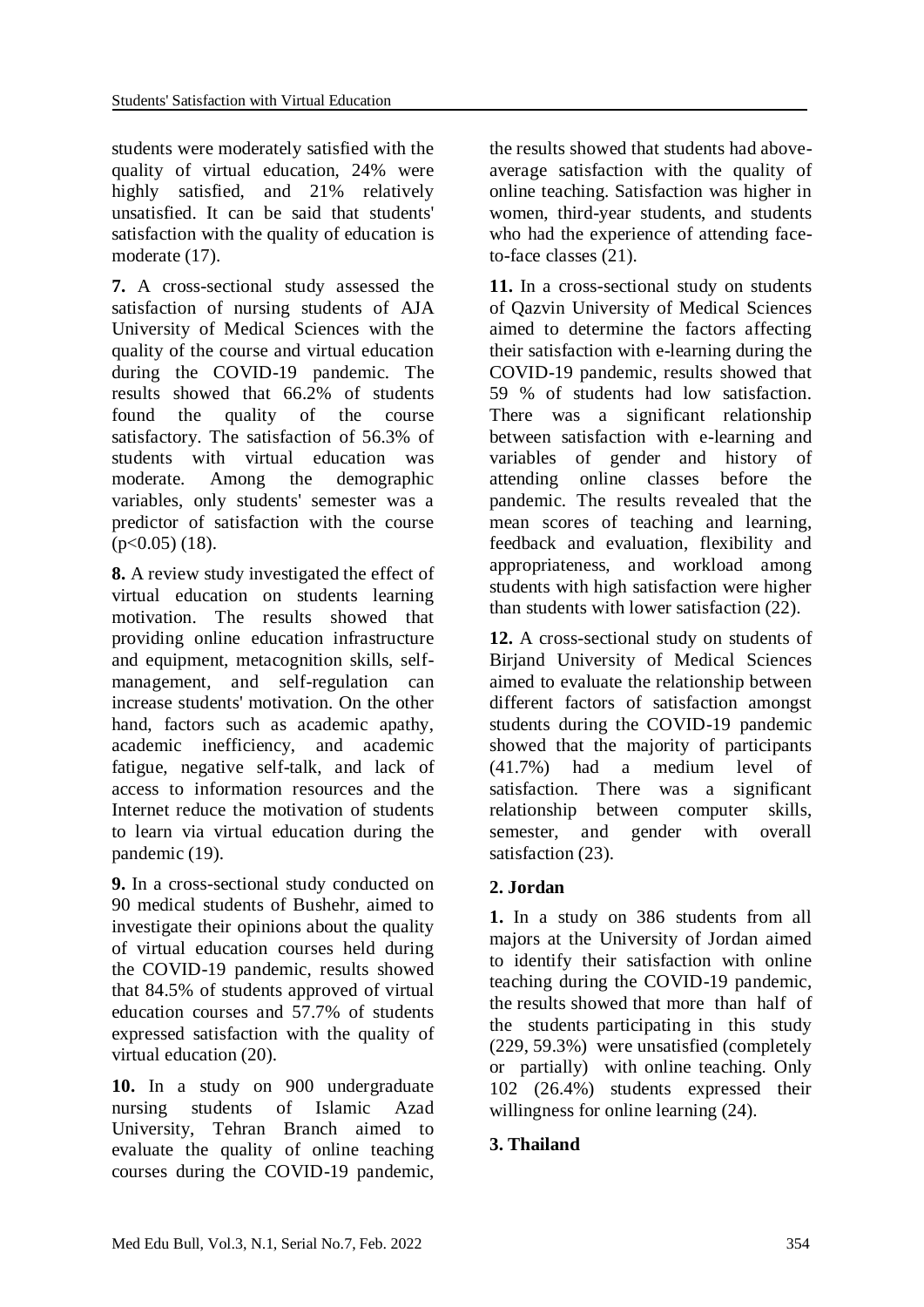**1.** A study was conducted on 185 higher education students in Thailand investigated the impact of e-learning quality on student satisfaction and their continued usage during the pandemic. The results showed that e-learning quality had a significant impact on student satisfaction and continued usage of e-learning platforms (25).

## **4. Nepal**

**1.** In a web-based cross-sectional study in Nepal aimed to assess satisfaction towards online learning and its predictors among students at Chitwan Medical College, results showed that 53.5% of the students were satisfied with the online learning, while 29.7% had neutral views. Also, female gender, WiFi as the Internet modality for learning, and learners score were the significant predictors of students' satisfaction ( $p<0.05$ ) (26).

## **5. Poland**

**1.** In a study on 804 medical students in Poland aimed to assess their perception of online learning during the COVID-19 pandemic, results showed that they considered e-learning less effective than face-to-face learning in terms of increasing skills  $(p<0.001)$ , and social competence (p<0.001). Students assessed that they were less active during online classes than traditional classes  $(p<0.001)$ . E-learning was rated as enjoyable by 73% of respondents (27).

## **6. Indonesia**

**1.** In a study on 357 students of Indonesia aimed to investigate satisfaction with online learning during the COVID-19 pandemic, results showed that students were satisfied with the online learning. Each indicator of online learning satisfaction had a significant relationship with academic achievement (28).

**2.** In a study aimed to determine students' level of satisfaction with e-learning media for vocational learning during the COVID-19 pandemic, results showed that the students were satisfied with the e-learning courses in vocational learning (29).

# **7. Sri Lanka**

**1.** A quantitative study was conducted on 1,376 undergraduates in humanities and social sciences at three state-owned universities in Sri Lanka investigated the determinants of student satisfaction with online learning during the COVID-19 pandemic. The results showed that students' satisfaction with online learning can be determined by three key variables: Perceived Challenges of E-learning (PCE), Perceived Learner Motivation (PLM), and Interaction (INT). The results revealed that all three independent variables had a significant impact on student satisfaction (30).

## **8. Philippines**

**1.** A cross-sectional study on 529 university students in the Philippines aimed to determine the significant relationship between course satisfaction and student engagement in online learning during the COVID-19 pandemic showed that students were highly satisfied with online learning (31).

## **9. Vietnam**

**1.** A study on 3,000 undergraduate students of a university in Vietnam investigated learners' satisfaction with online learning. The results showed that learners' interaction with content, peers, and instructors was associated with student satisfaction. The study also indicated that although students valued the chance to learn online during the pandemic, they viewed that interaction as limited and believed that instructors should improve their online teaching skills (32).

## **10. USA**

**1.** A case study on 114 nursing students in the USA explored the effect of rapidly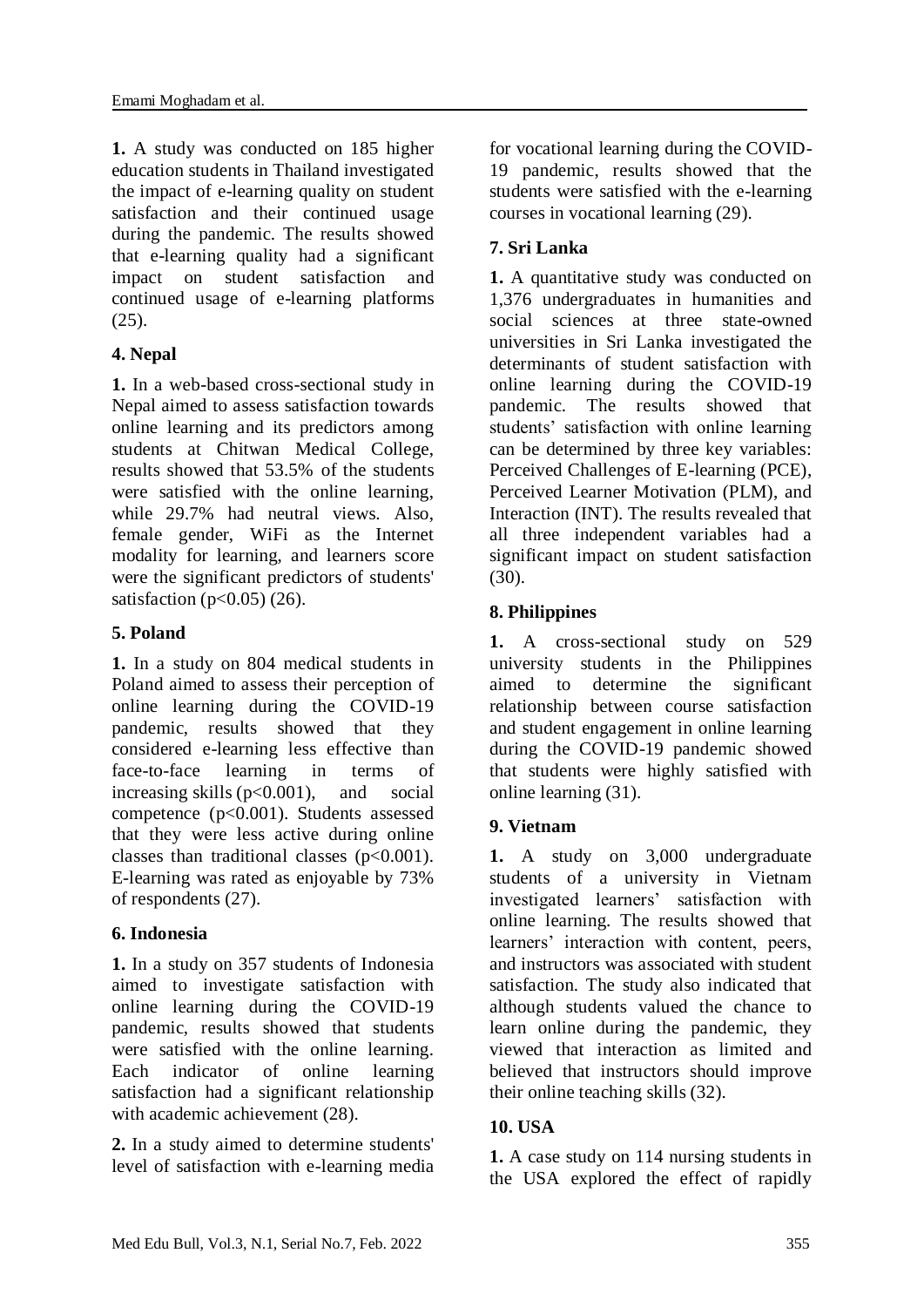transitioning from in-person to remote instruction during the COVID-19 pandemic, results showed that no statistically significant difference existed between the in-person Cohort 1 (who received traditional in-person education, mean deviation  $= 4.53$ ,  $n = 57$ ), and the emergency remote Cohort 2 (who were transitioned to emergency remote instruction, mean deviation  $= 4.70$ , n= 53),  $U = 58.50$ ,  $z = -2.26$ ,  $p < 0.24$ ,  $r = 0.04$  (33).

**2.** In a study on 2,828 students of Mt. San Antonio College's (Mt. SAC) investigating their online learning experiences and challenges during the COVID-19 pandemic, the results showed that only 17.0% of students were able to keep a regular schedule. A slight majority of students expressed difficulties with online learning; 53.7% had trouble focusing or paying attention to remote instruction or activities, and another 53.5% indicated that they had a personal preference for face-toface learning. In total, 56.8% of respondents said that they had issues completing their course assignments in a timely matter  $(34)$ .

## **11. Malaysia**

**1.** A study on 65 undergraduate students in Malaysia investigating their satisfaction with online learning during the COVID-19 pandemic showed that undergraduate students were satisfied with online learning in terms of learners' dimension (M=3.31), technology characteristics (M=3.66), and instructor characteristics (M=3.70). The study revealed that the students had positive perceptions towards online learning and accepted it as the new learning system (35).

## **12. Afghanistan**

**1.** In a study on 340 students in Afghanistan aimed to investigate their satisfaction with online learning during the COVID-19 pandemic, results showed that the majority of students of the Education Faculty at Kandahar University had problems with online learning compared to traditional classrooms. It can be said that students learn better in the traditional way as they are not satisfied with online learning (36).

## **13. United Arab Emirates**

**1.** A study on 539 students in the UAE investigated their satisfaction with and attitudes towards e-learning and virtual classes during the COVID-19 pandemic. The results showed that the students' satisfaction with and attitudes towards elearning and virtual classes were high and positive during the pandemic (37).

## **14. India and South Korea**

**1.** A study on 100 undergraduate students in South Korea and India examined the determinants of students' perceived learning outcomes and their influence on their satisfaction. The results showed that the factors of interaction in the classroom, student motivation, course structure, instructor knowledge, and facilitation positively influence perceived learning outcomes and student satisfaction (38).

## **15. France and South Korea**

**1.** In a cross-cultural perspective study on 510 undergraduate students in two business schools in France and one University in Incheon, South Korea during the first wave of COVID-19, Korean students expressed higher satisfaction with online teaching compared to French students. Female students also reported higher satisfaction scores (39).

#### **16. South Korea**

**1.** A study was conducted on 213 college students in South Korea to examine the factors affecting online learning satisfaction and areas of improvement as indicated by students to ensure efficient practices in future online studio classes. The results showed the high usefulness of both the lecture videos and teacher's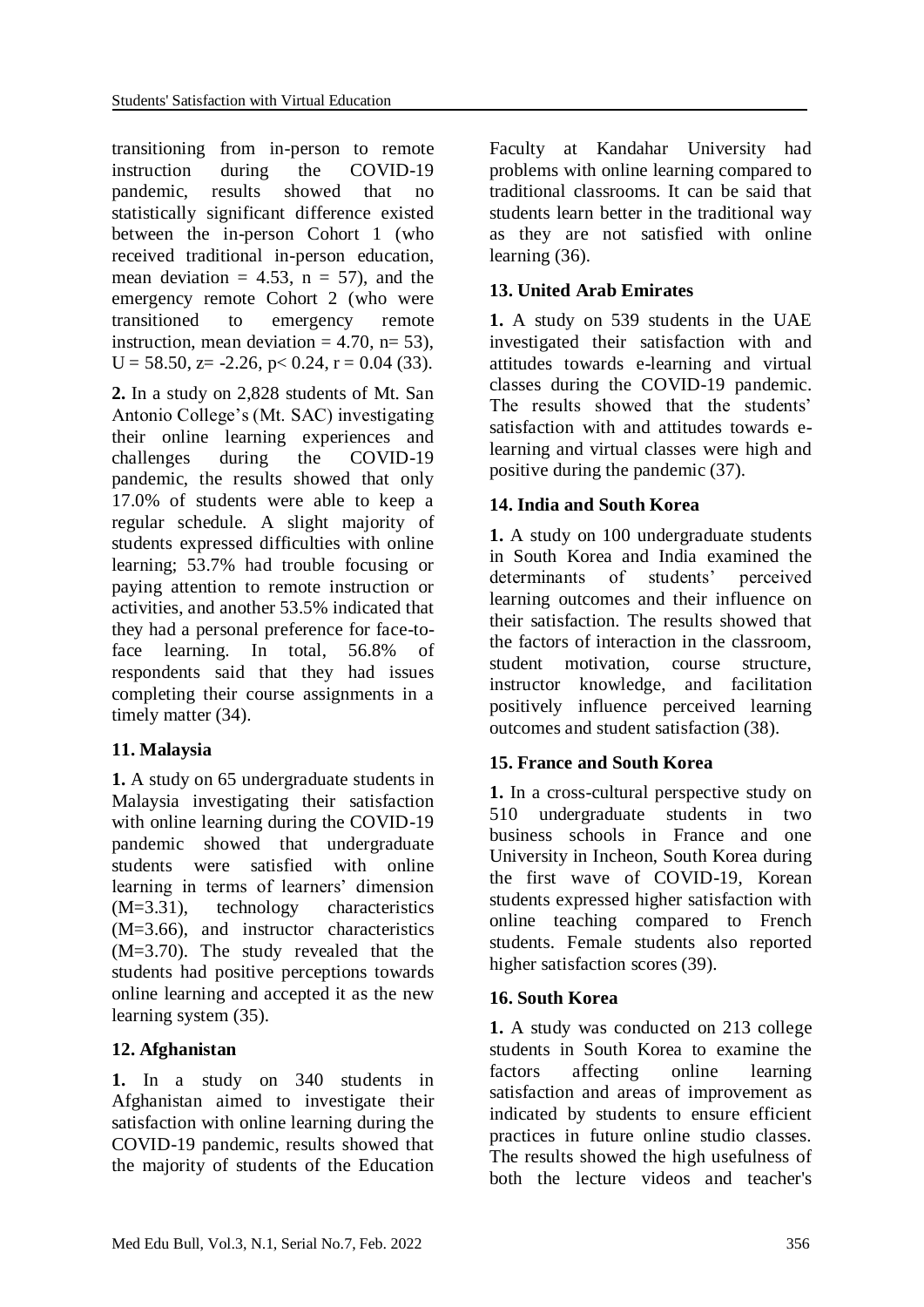demonstrations. Students' satisfaction with the online fashion design studio class was significantly affected by teaching and social presence, stability of the online learning system, perceived usefulness of teacher demonstration, and affective response toward COVID-19. Also, students' satisfaction with an online garment construction studio class was significantly affected by teaching and social presence, stability of the online learning system, and perceived usefulness of teacher demonstration (40).

# **17. India**

**1.** A study was conducted on 435 undergraduate and graduate management students (national and international) in Indian Universities to examine the relationship between learning content and the e-learning quality and determine the impact of e-learning quality on learners' satisfaction under the perceived threat of COVID-19. The results showed that both the learning content and website content provided in the online study environment are important factors in e-learning quality and have a positive effect on e-learning quality and student satisfaction (41).

**2.** In an online survey of 307 agriculture students in India focusing on their perception and preference towards online learning, results showed that the majority of the respondents (70%) were ready to opt for online classes to manage the curriculum during the pandemic. Most students preferred to use smartphones for online learning. The students stated that the flexibility and convenience of online classes make them an attractive option (42).

**3.** A study was conducted on 544 university students (business management and hotel management) in India to identify the factors affecting students' satisfaction and performance regarding online classes during the COVID–19 pandemic. The results showed that four independent factors of quality of instructor, course design, prompt feedback, and expectation of students impact students' satisfaction and, consequently, students' performance (43).

**4.** In a cross-sectional study on 1068 undergraduate medical and nursing students in India aimed to assess their satisfaction with virtual classes after disruption of classroom teaching by the COVID 19 pandemic, results showed that the overall satisfaction level of students was low (37.76%), and the majority were dissatisfied (42%). Some students also complained of stress and health-related problems because of the unplanned transition to virtual teaching (44).

# **18. Saudi Arabia**

**1.** In a study on medical students in Saudi Arabia aimed to measure their preferences and effectiveness of e-learning during the COVID-19 pandemic, results showed that half of the students were satisfied with the availability of assistance (28.5 and 25% were highly satisfied and satisfied, respectively), and resources (25.8 and 28.5% were highly satisfied and satisfied, respectively) in online classes. Approximately half of the students (46.3%) were neither satisfied nor dissatisfied with the help provided through class materials. Satisfaction was highest for the availability of e-resources  $(3.55 \pm 1.2)$ , and assistance  $(3.53 \pm 1.3)$ , and the lowest for the balance between practical and theoretical knowledge  $(2.51 \pm 1)$ . The average satisfaction score was the highest for assignment submission  $(3.47 \pm 1.33)$ , and the lowest for balancing practical and theoretical experience  $(2.07 \pm 1.03)$  (45).

**2.** In a study on 116 science students in Saudi Arabia aimed to investigate their satisfaction of using e-learning and virtual classes during the COVID-19 pandemic, results showed that the satisfaction of using e-learning and virtual classes by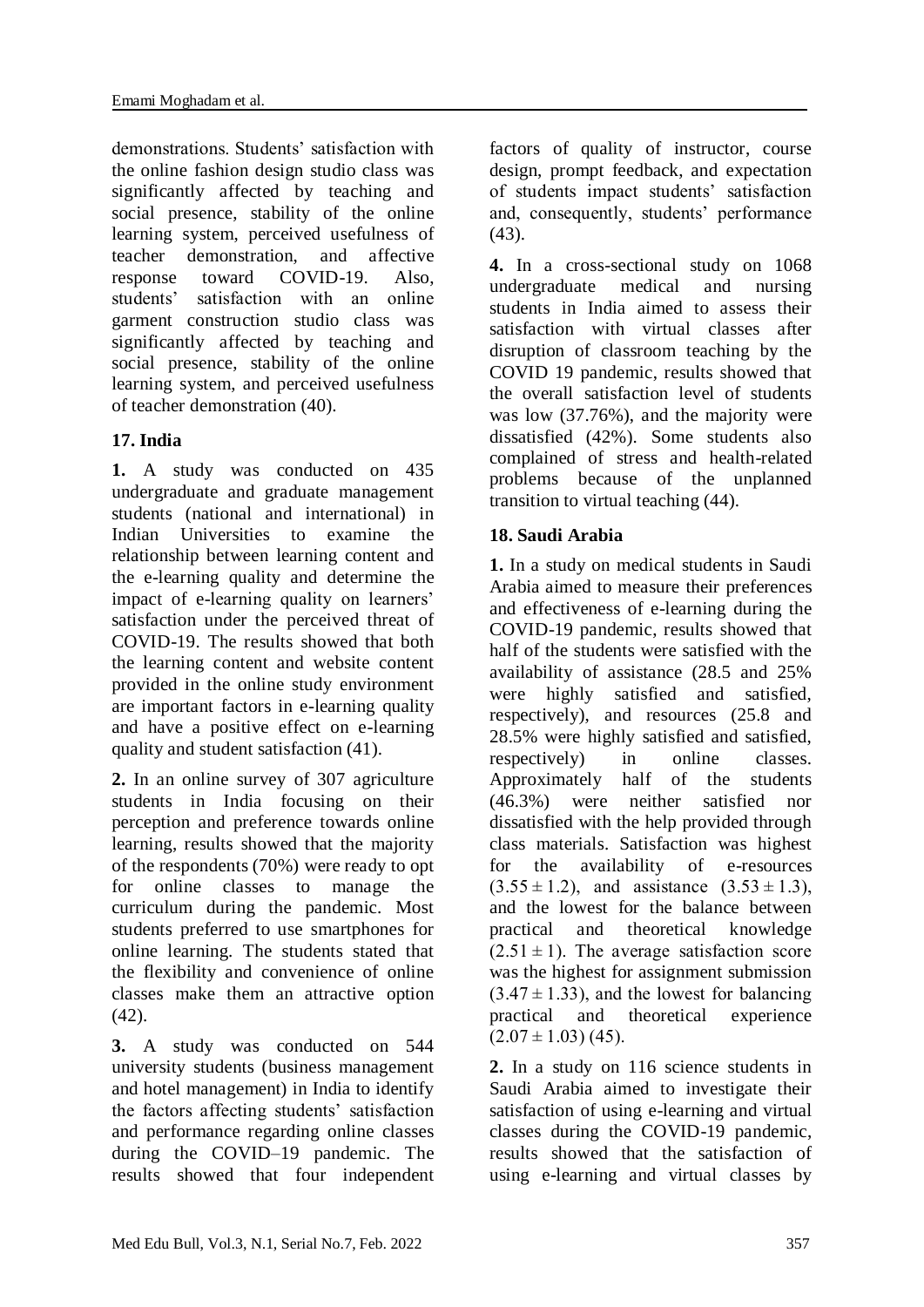science students was medium in general but with varying degrees from one item to another (46).

**3.** The results of a Saudi study in 2020 aimed to evaluate the satisfaction of 162 undergraduate medical students with the teaching quality of case-based discussion (CBD) sessions via web video conferencing (WVC) showed that 82% of students were highly satisfied with the teaching quality of WVC CBD sessions (47).

**4.** A case study of 538 college students in Saudi Arabia was conducted to investigate their satisfaction with English as a foreign language (EFL) taught via E-learning during the COVID-19 pandemic. The results showed that e-learners from departments of Islamic Studies, Foods and Nutrition Sciences, Medicine, Physics, Business Administration, Mathematics, Computer Science, Biology, Accounting, Arabic Language, Information System, and Chemistry were highly satisfied with the elearning process using Blackboard LMS during the COVID-19 pandemic. EFL learners were less satisfied with the elearning process than students from other departments during the COVID-19 pandemic (48).

**5.** In a study on 283 postsecondary students aimed to evaluate their satisfaction with online learning platforms and learning experiences during the COVID-19 pandemic in Saudi Arabia, results showed that the students were satisfied with the university staff and faculty members who agreed on specific online platforms to use, grading system, assessment options, training workshops, and online technical support. Students were also satisfied with the facilities provided by the university (49).

**6.** In a study on 870 medical and dental students in Saudi Arabia aimed to identify effective factors on their satisfaction and continued inclination towards e-learning,

results showed that students had a moderate level of satisfaction with elearning, and half of the participants preferred blended learning (50).

## **19. Other countries**

The results of an empirical analysis of an online survey from 10,092 higher education students from ten countries (Turkey, Chile, India, Ecuador, Italy, Mexico, Poland, Portugal, Romania, and Slovenia) across four continents during the first wave of the pandemic showed that the quality of e-learning mainly depended on service quality with administrative, technical, and learning assistance from tutors and the library, the teachers' active role in online education with their responsiveness and timely feedback, and the overall system quality with the mode of delivery and Information technology infrastructure. Moreover, the impact of elearning quality on student performance was strongly mediated by student satisfaction with e-learning (51).

## **4- DISCUSSION**

 The purpose of this review study was to investigate students' satisfaction with virtual education during the COVID-19 pandemic. The results indicated that satisfaction with virtual education varies from 26.4% in Jordan to 82% in Saudi Arabia. The results also showed that despite the benefits and advantages of elearning, the existence of numerous obstacles and limitations associated with this type of education makes effective and useful education challenging. The majority of the reviewed studies acknowledged the shortcomings of e-learning and its inability to meet the needs of learners as fully as inperson and in-class education. Therefore, face-to-face education along with virtual education was the method of choice in many studies. Although the COVID-19 pandemic imposed many problems on all aspects of society, including public health, it led to the flourishing of some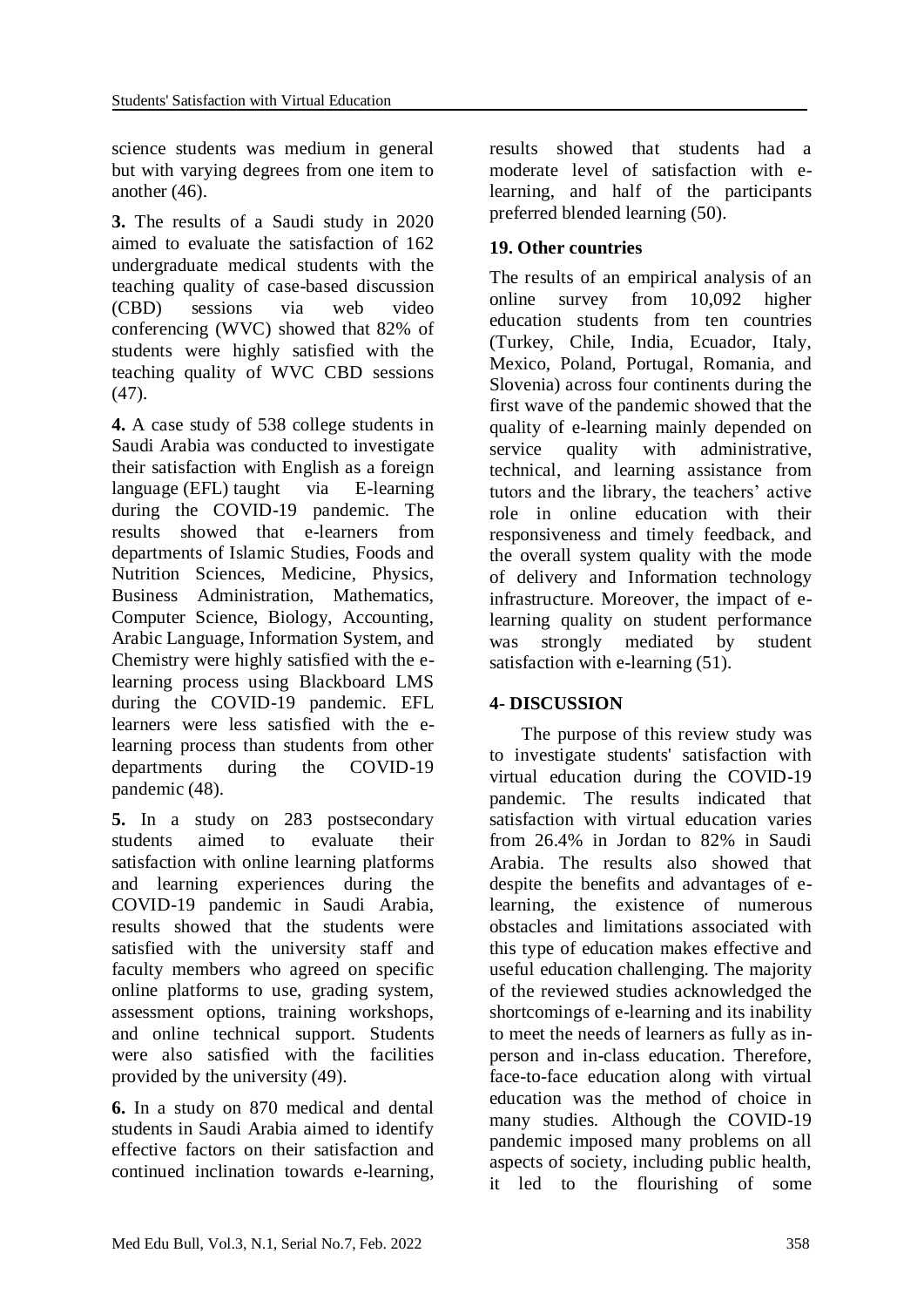capabilities, including the pervasiveness and advancement of e-learning around the world.

One study classified the advantages and disadvantages of e-learning in social networks as:

1. Educational (advantages: preventing academic backwardness and creating opportunities for creativity);

2. Social (advantages: freedom of action of learners and more parental supervision; disadvantages: elimination of group activities and laziness and distraction of learners);

3. Cultural (advantages: introduction of virtual education to education and creating new experiences; disadvantages: elimination of teacher charisma, and the fatigue and tiredness of some parents);

4. Economic (advantages: reducing commutation costs and saving travel time; disadvantages: additional scheduling and the cost of the necessary hardware); and

5. Technical (advantage: promoting learners' media literacy; disadvantage: lack of visual appeal of videos and lack of mastery of information technology) (52).

The necessary infrastructure for e-learning as well as the possibility of its widespread use is required for the success of this method of education. In this regard, the lack of adequate infrastructure and educational facilities has been highly challenging for education providers and recipients. With the implementation of elearning courses, its evaluation and measuring its success are critical. Due to its complexity and the existence of indicators and factors affecting virtual education, designing and developing appropriate tools for evaluating e-learning is essential to improve the level of distance learning. On the other hand, education officials are increasingly aware of the importance of distance education and elearning. Therefore, it is expected that with the development of the necessary infrastructure, such as the expansion of the Internet network and increasing its speed, the production of interactive learning software, and the use of experiences gained during this pandemic, the use of virtual education will soon flourish in universities and schools. Following the continued spread of the coronavirus, this type of training should continue alongside face-to-face training.

# **5- CONCLUSION**

 Satisfaction with virtual education varies from one country to another, ranging from 26.4% to 82%. The highest satisfaction belonged to the students of Saudi Arabia, Poland, and South Korea, and the lowest satisfaction belonged to the students of Jordan, Iran, and the United States. Virtual education had challenges for students, such as slow Internet speed, disconnection of the Internet during education, lack of proper interaction between teacher and student, lack of feedback at the right time, and lack of proper evaluation of the learned material. Students wanted to address these challenges and attendance in classes to accompany virtual training. Online learning in the current situation can be a great opportunity for educational systems to upgrade and develop virtual education and use modern technologies. Although the COVID-19 pandemic imposed many problems on all aspects of society, especially public health, it led to the flourishing of some capabilities, including the popularity and advancement of virtual education around the world.

## **6- AUTHORS' CONTRIBUTIONS**

Study conception or design: ZE, and AB; Data analyzing and draft manuscript preparation: MS, and ZE; Critical revision of the paper: AB, and ZE; Supervision of the research: ZE and AB; Final approval of the version to be published: ZE, MS, and AB.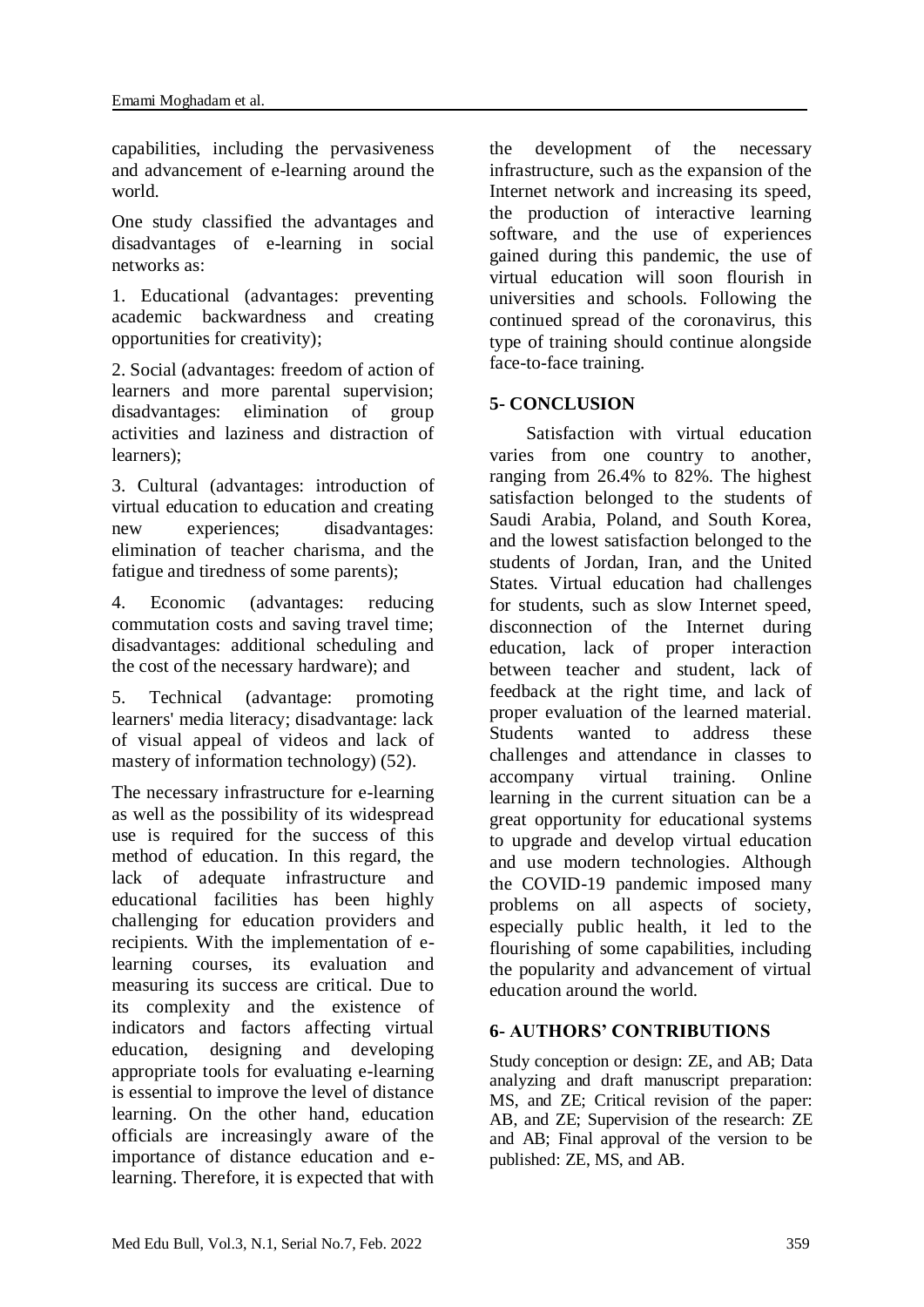#### **7- CONFLICT OF INTEREST:** None.

#### **8- REFERENCES**

1. Ghodsi A, Azarfar A, Ghahremani S. A Review of Coronavirus Disease (COVID-19) in Children. Journal of Pediatric Nephrology. 2020; 8(3):1-6.

2. WHO. Coronavirus disease (COVID-19). Situation Report – 156.

3. Edeh Michael Onyema, Nwafor Chika Eucheria, Faith Ayobamidele Obafemi, Shuvro Sen, Fyneface Grace Atonye, Aabha Sharma. Impact of Coronavirus Pandemic on Education. Journal of Education and Practice, 2020; 11(13): 108-13.

4. [Mahmut Ozer.](https://www.researchgate.net/profile/Mahmut-Ozer?_sg%5B0%5D=amSkj-aE_wrqh85leD_l_FuwB5_-2aAXHk2lQdftGbAnK1NmN0wo0wEXf0KTmwOPxDFqi0I.uC7NBbNux2LYc-H4u1DKD7LjvZVWXeBnEGzzEbkDKJfVJU_abxTcfbjUJMlkOeYBvIk5Qdcv0fOv0c_nhtpLLw.qkWyoLT1ae7jGQxokF5XIo8NQ61GqxRpMoYRaxHSBFM43YmbS2A3gWAJABFFw9MQsVWP70JLERBqYWqP4oW03Q&_sg%5B1%5D=_Ljm4ewf26DgwzS4ykiMIFYjDPl1icMzLY03W3UQvQa34T58qpEoEPG0lIT776hyagzHz58.sCNZBL1jTOpG43szjlBIbLfc3tSQ5q0zuVt646R1KuROL4Vc-fGobVQQr8PR4i2bJ1MeWkHnNqErZR_zg7Y9VA) The Contribution of the Strengthened Capacity of Vocational Education and Training System in Turkey to the Fight against Covid-19. Yuksekogretim, 2020; Dergisi 10(2). DOI: [10.2399/yod.20.726951.](http://dx.doi.org/10.2399/yod.20.726951)

5. Sajed, A. N., and Amgain, K. Corona virus disease (COVID-19) outbreak and the strategy for prevention. Europasian Journal of Medical Sciences, 2020; 2(1): 1-3.

6. Viner RM, Russell SJ, Croker H, Packer J, Ward J, Stansfield C, et al. School closure and management practices during coronavirus outbreaks including COVID-19: a rapid systematic review. The Lancet Child and Adolescent Health, 2020; 4(5): 397-404.

7. Mirzaei, H. Research in Higher Education, Science and the Corona Crisis in Iran, Research Institute for Cultural and Social Studies, Tehran, 2020.

8. Yazdanparast, A., Lashgari kalat, H., Marvi, N. 'A Survey of Medical Students' Opinions on the Quality of Virtual Education Courses Held in Bushehr University of Medical Sciences during the COVID-19 Pandemic', Medical Education Bulletin,2020; 1(2): 67-76.

9. Abdolreza Gharehbagh, Z., Seifi, B., Moeini, F. Assessing the Quality of E-learning Courses during the COVID-19 Pandemic from the Perspective of Nursing Students of Islamic Azad University, Tehran Branch, Iran. Medical Education Bulletin, 2021; 2(2): 199-207.

10. Feyen J. Shall COVID-19 accelerate the transfer of passive learning to active education? MASKANA, 2020; (1):1-4.

11. STROBE statement. Available at: [https://www.strobe](https://www.strobe-statement.org/index.php?id=available-checklists)[statement.org/index.php?id=available](https://www.strobe-statement.org/index.php?id=available-checklists)[checklists.](https://www.strobe-statement.org/index.php?id=available-checklists)

12. Ranjbar Kouchaksaraei S, Rohaninasab M, Nikjo P, Jannati Y. The education users' opinion about the E-learning in Covid-19 pandemic in the world: a review study. Clin Exc. 2021; 10(4):41-51.

13. Zhalehjoo N, Arabi M, Momeni Z, Akbari Kamrani M, Khalili A, Riahi S, et al . Virtual Education status from the Perspective of Students at Alborz University of Medical Sciences in the Covid-19 Pandemic Period. J Med Educ Dev. 2021; 14(42):37-45.

14. Mosalanezhad L, Atashpoor S, Kalani N. What do medical students want to learn in the Corona Crisis Curriculum? Expressing Students' Expectations and Strategies. J Educ Ethics Nurs. 2021; 10 (1 and 2): 4-11.

15. Ziaie N, Hamzehpour R, Baghertabar M, Alidadi S, Ghaemi Amiri M. Evaluation of Students' Satisfaction with Virtual Education in the Self-Governing Campus of Babol University of Medical Sciences During the Pandemic of COVID-19. mededj. 2021; 9(2):62-72.

16. Babadi F, Saberikia H. Evaluation of the Quality of Virtual Education Curriculum Components and Satisfaction rate of Dental Students during COVID-19 Pandemic. Future of Medical Education Journal, 2021;11(3):3-9.

17. Kelidari F. Covid Pandemic - 19 and the level of students' satisfaction with the quality of virtual education. First National University Congress and Covid-19, Tehran, Iran, 2020. Available at: https://civilica.com/doc/1223383.

18. Farsi Z, Aliyari S, Ahmadi Y, Afaghi E, Sajadi S A. Satisfaction of the Quality of Education and Virtual Education during the Covid-19 Pandemic in Nursing Students of Aja University of Medical Sciences in 2020. J Mil Med. 2021; 23 (2):174-85.

19. Rafatjoo Z, Hajinejad F. The effect of Corona virtual education on students' learning motivation. Vice Chancellor for Social and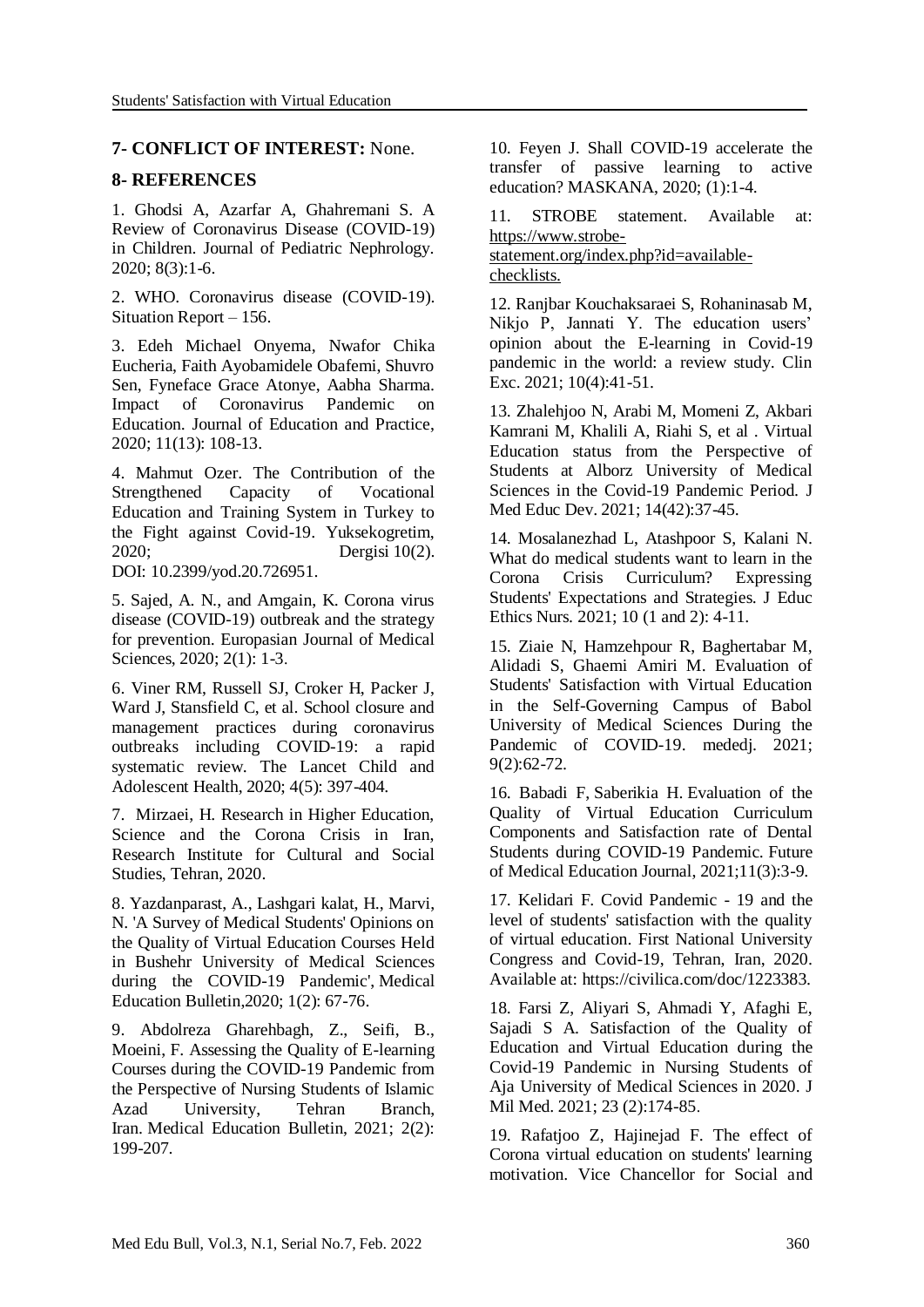Cultural Affairs of Shiraz University; Shiraz, Iran, 2020.

20. Yazdanparast A, Lashgari kalat H, Marvi N. A Survey of Medical Students' Opinions on the Quality of Virtual Education Courses Held in Bushehr University of Medical Sciences during the COVID-19 Pandemic. Medical Education Bulletin*,* 2020; 1(2): 67-76.

21. Abdolreza Gharehbagh Z, Seifi B, Moeini F. Assessing the Quality of E-learning Courses during the COVID-19 Pandemic from the Perspective of Nursing Students of Islamic Azad University, Tehran Branch, Iran. Medical Education Bulletin*,* 2021; 2(2): 199-207.

22. Yekefallah L, Namdar P, Panahi R, Dehghankar L. Factors related to students' satisfaction with holding e-learning during the Covid-19 pandemic based on the dimensions of e-learning. Heliyon. 2021 Jul 1;7(7):e07628.

23. Osmani F. Analysis of Students Satisfaction with Virtual Education in Medical Science University during the Pandemic Outbreak of COVID-19. International Journal of Assessment Tools in Education, 2021;8(1): 1–8.

24. Ana'am Alkharabsheh FA. Students Satisfaction about Distance Learning during Lockdown of Covid-19 Pandemic at the University of Jordan. Psychology and Education Journal. 2021 Apr 2; 58(3):2935-55.

25. Puriwat W, Tripopsakul S. The impact of e-learning quality on student satisfaction and continuance usage intentions during covid-19. International Journal of Information and Education Technology. 2021 Aug; 11(8):368.

26. Sharma K, Deo G, Timalsina S, Joshi A, Shrestha N, Neupane HC. Online learning in the face of COVID-19 pandemic: Assessment of students' satisfaction at Chitwan medical college of Nepal. Kathmandu University Medical Journal. 2020 Nov 17; 18(2):40-7.

27. Students' perception of online learning during the COVID-19 pandemic

28. Basith A, Rosmaiyadi R, Triani SN, Fitri F. Investigation of Online Learning Satisfaction during COVID 19: In Relation to Academic Achievement. Journal of

Educational Science and Technology (EST). 2020 Nov 30; 6(3):265-75.

29. Prasetya TA, Harjanto CT, Setiyawan A. Analysis of student satisfaction of e-learning using the end-user computing satisfaction method during the Covid-19 pandemic. InJournal of Physics: Conference Series 2020 Dec 1; 1700 (1): 012012). IOP Publishing.

30. Hettiarachchi S, Damayanthi BW, Heenkenda S, Dissanayake DM, Ranagalage M, Ananda L. Student Satisfaction with Online Learning during the COVID-19 Pandemic: A Study at State Universities in Sri Lanka. Sustainability. 2021 Jan; 13(21):11749.

31. Baloran ET, Hernan JT. Course satisfaction and student engagement in online learning amid COVID-19 pandemic: A structural equation model. Turkish Online Journal of Distance Education. 2021 Oct;  $22(4):1-2.$ 

32. Thach P, Lai P, Nguyen V, Nguyen H. Online learning amid Covid-19 pandemic: students' experience and satisfaction. Journal of e-Learning and Knowledge Society. 2021 Jun 29;17(1):39-48.

33. Riley, E., Capps, N., Ward, N., McCormack, L., Staley, J. (2021). Maintaining academic performance and student satisfaction during the remote transition of a nursing obstetrics course to online instruction. Online Learning, 25(1): 220-29.

34. Vera Froman, Daniel Berumen, Jaime Rodriguez, Cathy Stute. COVID-19 Student Survey: Online Learning Experiences and Challenges Experienced Related to the set of the set of the set of the set of the set of the set of the set of the set of the set of the set of the set of the set of the set of the set of the set of the set of the set of the set of the set of th

the COVID-19 Pandemic. August 2020.

35. Shaid N A N, Kamruzaman FM, Sulaiman N A. Online Learning during Ongoing Covid-19 Pandemic: A Survey of Students' Satisfaction. International Journal of Academic Research in Business and Social Sciences, 2021;11(7): 924-37.

36. Himat AN, Takal MH, Hakimi MF. Afghan Students'satisfaction from Online Learning during Covid-19 At Kandahar University, Kandahar, Afghanistan. American International Journal of Social Science Research. 2021 Jan 1;6(1):16-29.